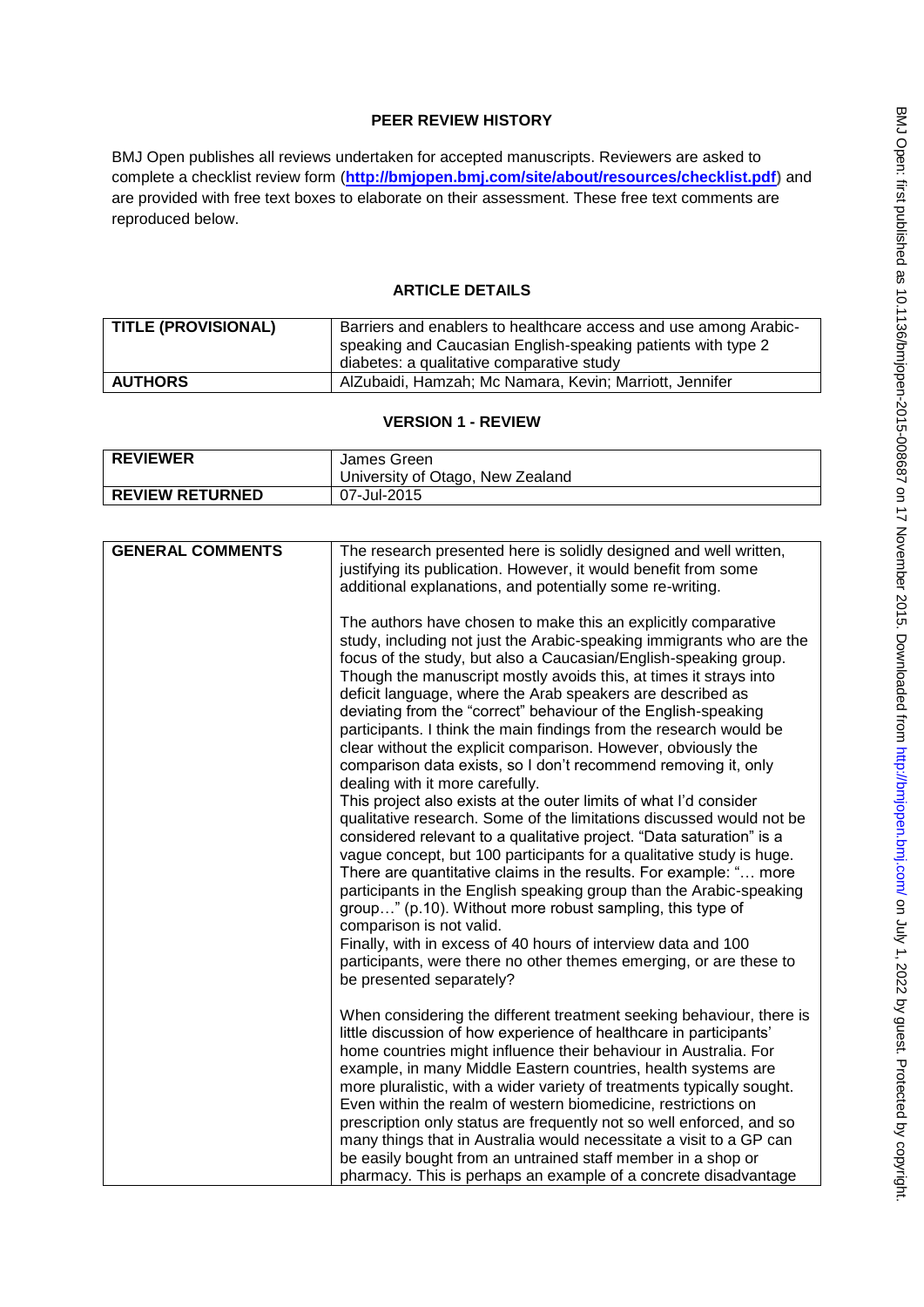| to the Anglo/English comparison group. Understanding the<br>behaviour of the Arabic-speaking immigrant might be more<br>illuminated with a comparison of what would occur in their country of<br>origin.                        |
|---------------------------------------------------------------------------------------------------------------------------------------------------------------------------------------------------------------------------------|
| <b>MINOR</b>                                                                                                                                                                                                                    |
| More context in the title and abstract objectives, probably including<br>"Australia". This is not to diminish the value of the results, but<br>enables the reader to be clearer on what they are to be reading.                 |
| Focus groups are sometimes referred to as "group interviews" -<br>keep terminology consistent.                                                                                                                                  |
| Consider spelling out abbreviations (eg EMG and HP, OHA never<br>glossed). As cognitive scientist, Stephen Pinker, notes in his book<br>on writing, the cognitive cost to the reader usually exceeds the<br>saving in the text. |
| Justify use of parallel translation rather than back-translation (p.8)                                                                                                                                                          |
| A female researcher was used for female focus groups, but was one<br>used for interviews with females?                                                                                                                          |
| Explain why focus group size seems mismatched between ethnic<br>groups.                                                                                                                                                         |
| Expand on the some of the really interesting stuff on religion and<br>diabetes (p.13)                                                                                                                                           |
| <b>TYPOGRAPHICAL</b>                                                                                                                                                                                                            |
| Abstract: "Unique barriers  have been identified" – writing what the<br>barriers are would be much more informative                                                                                                             |
| Table 2 is referred to before Table 1 in the text                                                                                                                                                                               |
| Mention of informed consent is duplicated in Research Design and<br>Setting and Recruitment                                                                                                                                     |

| <b>REVIEWER</b>        | Alexander Bischoff                           |
|------------------------|----------------------------------------------|
|                        | Département de médecine communautaire,       |
|                        | de premier recours et des urgences           |
|                        | Service de médecine tropicale et humanitaire |
|                        | Hôpitaux Universitaires de Genève            |
| <b>REVIEW RETURNED</b> | 20-Jul-2015                                  |

| <b>GENERAL COMMENTS</b> | Only a few suggestions:                                                                                                                        |  |
|-------------------------|------------------------------------------------------------------------------------------------------------------------------------------------|--|
|                         | - Since, the topic of significant othering is mentioned many times, I<br>recommend introducing and defining it in the intro section, including |  |
|                         | refs dealing with this.                                                                                                                        |  |
|                         | - I wonder whether table 4 is really needed; I find the presentation of                                                                        |  |
|                         | the results well substantiated.                                                                                                                |  |
|                         | - p 12 unqualified community members: I find this a harsh qualifier                                                                            |  |
|                         | (probably not intended by the authors)                                                                                                         |  |
|                         | - p 13 subtheme 2b: participants: you are referring probably to                                                                                |  |
|                         | Arabic patients. Should be stated.                                                                                                             |  |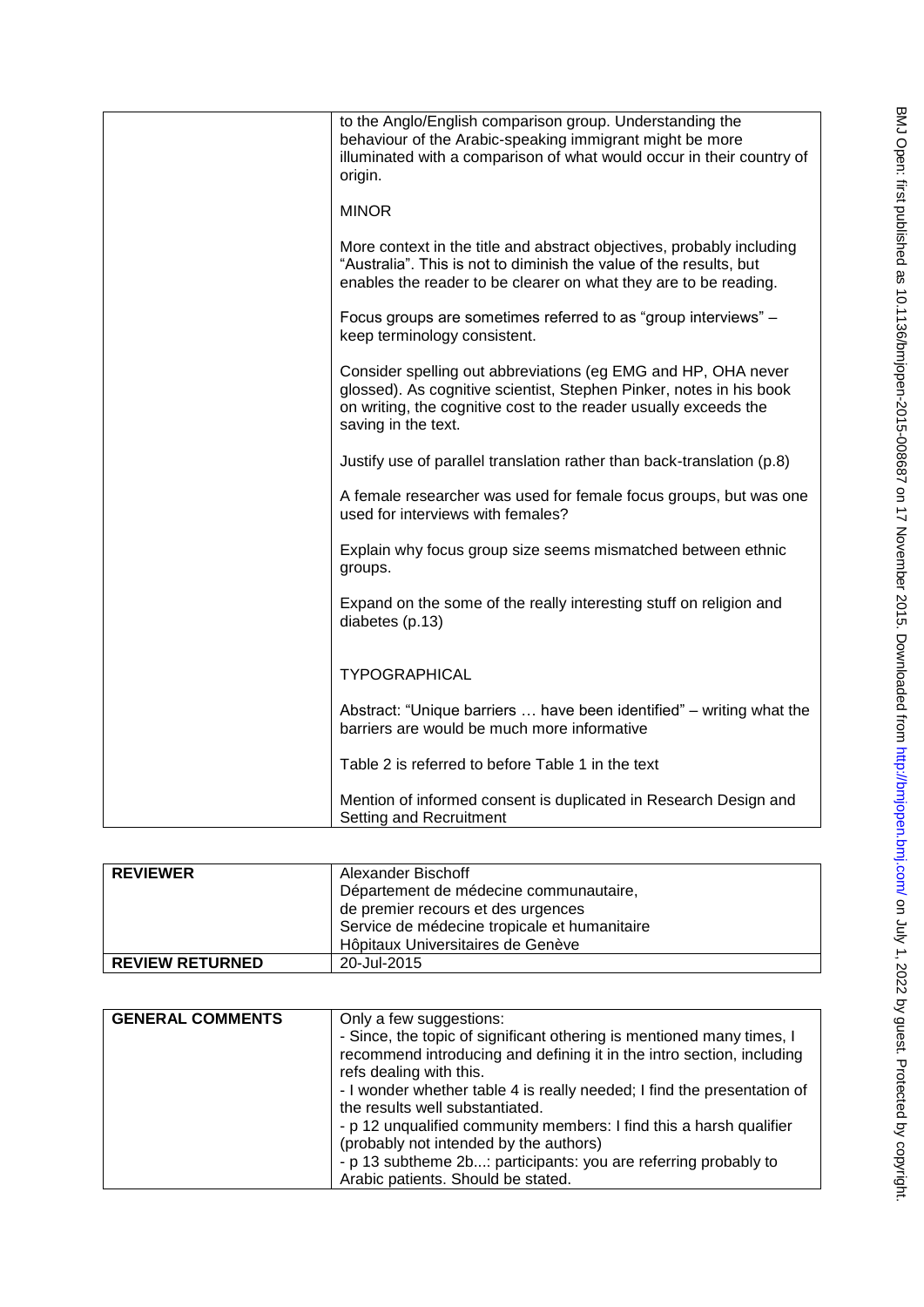| - p 15: "This is the first study": I don't like as a first statement in the<br>discussion (even if it could be true). But that's just my opinion. |
|---------------------------------------------------------------------------------------------------------------------------------------------------|
| The recommendation about significant others is the only reason why<br>I recommended minor revision (instead of accept).                           |

## **VERSION 1 – AUTHOR RESPONSE**

| Reviewer: 1<br><b>Reviewer Name James Green</b>                                                                                                                                                                                                                                                                                                                                                                                                                                                                                                                                                                                                                      |                                                                                                                                                                                                                                                                                                                                                                                          |
|----------------------------------------------------------------------------------------------------------------------------------------------------------------------------------------------------------------------------------------------------------------------------------------------------------------------------------------------------------------------------------------------------------------------------------------------------------------------------------------------------------------------------------------------------------------------------------------------------------------------------------------------------------------------|------------------------------------------------------------------------------------------------------------------------------------------------------------------------------------------------------------------------------------------------------------------------------------------------------------------------------------------------------------------------------------------|
| Institution and Country University of Otago, New                                                                                                                                                                                                                                                                                                                                                                                                                                                                                                                                                                                                                     |                                                                                                                                                                                                                                                                                                                                                                                          |
| Zealand                                                                                                                                                                                                                                                                                                                                                                                                                                                                                                                                                                                                                                                              |                                                                                                                                                                                                                                                                                                                                                                                          |
|                                                                                                                                                                                                                                                                                                                                                                                                                                                                                                                                                                                                                                                                      |                                                                                                                                                                                                                                                                                                                                                                                          |
| The authors have chosen to make this an<br>explicitly comparative study, including not just the<br>Arabic-speaking immigrants who are the focus of<br>the study, but also a Caucasian/English-speaking<br>group. Though the manuscript mostly avoids this,<br>at times it strays into deficit language, where the<br>Arab speakers are described as deviating from<br>the "correct" behaviour of the English-speaking<br>participants. I think the main findings from the<br>research would be clear without the explicit<br>comparison. However, obviously the comparison<br>data exists, so I don't recommend removing it,<br>only dealing with it more carefully. | The Results section has been modified to remove<br>negative comparisons between the two groups<br>while still presenting the differences between the<br>two groups' views and approaches.                                                                                                                                                                                                |
| This project also exists at the outer limits of what<br>I'd consider qualitative research. Some of the<br>limitations discussed would not be considered<br>relevant to a qualitative project. "Data saturation"<br>is a vague concept, but 100 participants for a<br>qualitative study is huge. There are quantitative<br>claims in the results. For example: " more<br>participants in the English speaking group than<br>the Arabic-speaking group" (p.10). Without<br>more robust sampling, this type of comparison is<br>not valid.                                                                                                                              | Results reported in this paper are part of a large<br>data set and other findings have been reported<br>separately in other journals.<br>The authors considered that 'data saturation' had<br>occurred when no new ideas were being<br>presented. They continued to interview additional<br>participants to ensure that this was the case.<br>Quantitative inferences have been removed. |
| Finally, with in excess of 40 hours of interview<br>data and 100 participants, were there no other<br>themes emerging, or are these to be presented<br>separately?                                                                                                                                                                                                                                                                                                                                                                                                                                                                                                   | As the reviewer rightly observed with the large<br>amount of participants there were many important<br>themes that emerged. This paper deals with one<br>important topic as all themes could not<br>adequately be discussed in a single paper.                                                                                                                                           |
| When considering the different treatment seeking<br>behaviour, there is little discussion of how<br>experience of healthcare in participants' home<br>countries might influence their behaviour in<br>Australia. For example, in many Middle Eastern<br>countries, health systems are more pluralistic,<br>with a wider variety of treatments typically sought.                                                                                                                                                                                                                                                                                                      | There is some indication of the Arabic-speaking<br>participants experiences with the healthcare<br>system in the Middle East presented -<br>"This notion seemed to be reinforced by<br>experiences with primary care prior to migration<br>to Australia. Two participants recounted negative                                                                                             |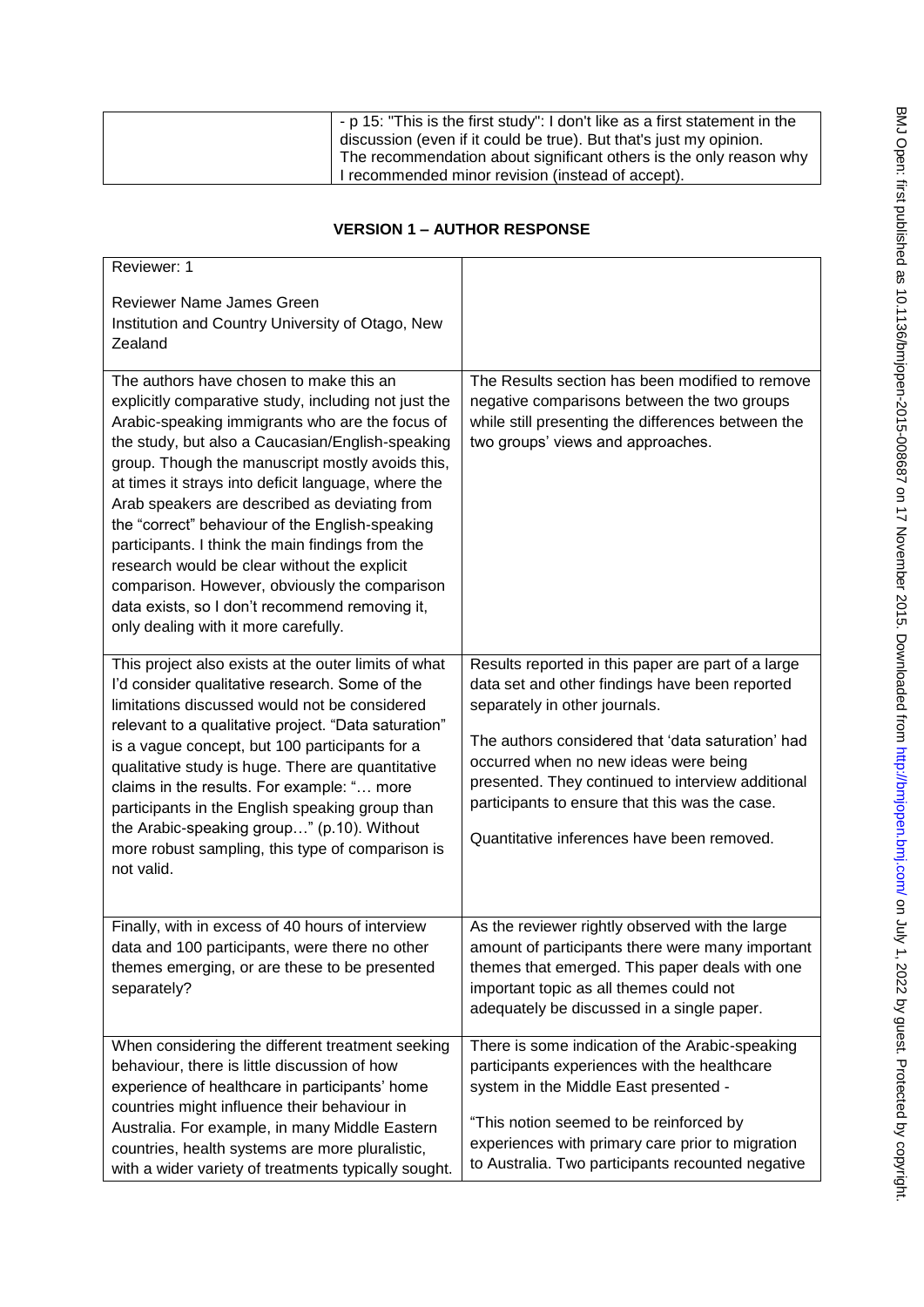| Even within the realm of western biomedicine,<br>restrictions on prescription only status are<br>frequently not so well enforced, and so many<br>things that in Australia would necessitate a visit to<br>a GP can be easily bought from an untrained staff<br>member in a shop or pharmacy. This is perhaps<br>an example of a concrete disadvantage to the<br>Anglo/English comparison group. Understanding<br>the behaviour of the Arabic-speaking immigrant<br>might be more illuminated with a comparison of<br>what would occur in their country of origin. | experiences when presenting with initial<br>symptoms to doctors in the Middle East. Both<br>encountered doctors who were openly critical of<br>their presenting with issues that were deemed to<br>be trivial".<br>The interviews were centred on patient beliefs<br>and experiences around the time of diagnosis<br>and current experiences of treatment. Beyond the<br>comments above the issue of comparing health<br>systems did not arise further and was not a focus<br>of our work.                                                                                                                                                                                                                                                                                                 |
|-------------------------------------------------------------------------------------------------------------------------------------------------------------------------------------------------------------------------------------------------------------------------------------------------------------------------------------------------------------------------------------------------------------------------------------------------------------------------------------------------------------------------------------------------------------------|--------------------------------------------------------------------------------------------------------------------------------------------------------------------------------------------------------------------------------------------------------------------------------------------------------------------------------------------------------------------------------------------------------------------------------------------------------------------------------------------------------------------------------------------------------------------------------------------------------------------------------------------------------------------------------------------------------------------------------------------------------------------------------------------|
| More context in the title and abstract objectives,<br>probably including "Australia". This is not to<br>diminish the value of the results, but enables the<br>reader to be clearer on what they are to be<br>reading.                                                                                                                                                                                                                                                                                                                                             | We have added "in Australia" in the abstract<br>objectives as recommended. We feel the current<br>title is adequate, given the location is clearly<br>articulated in the 'study setting and design'<br>section, however we are willing to change it to -<br>"Barriers and enablers to healthcare access and<br>use among Arabic-speaking and Caucasian<br>English-speaking patients with type 2 diabetes in<br>Australia: a qualitative comparative study" if the<br>editor wishes.                                                                                                                                                                                                                                                                                                        |
| Focus groups are sometimes referred to as<br>"group interviews" - keep terminology consistent.                                                                                                                                                                                                                                                                                                                                                                                                                                                                    | The term 'focus groups' has been changed to<br>'Group interviews' throughout the article.                                                                                                                                                                                                                                                                                                                                                                                                                                                                                                                                                                                                                                                                                                  |
| Consider spelling out abbreviations (eg EMG and<br>HP, OHA never glossed). As cognitive scientist,<br>Stephen Pinker, notes in his book on writing, the<br>cognitive cost to the reader usually exceeds the<br>saving in the text.                                                                                                                                                                                                                                                                                                                                | All three abbreviations have been spelled out (eg<br>EMG and HP, OHA) throughout the manuscript                                                                                                                                                                                                                                                                                                                                                                                                                                                                                                                                                                                                                                                                                            |
| Justify use of parallel translation rather than<br>back-translation (p.8)                                                                                                                                                                                                                                                                                                                                                                                                                                                                                         | The original interviews were conducted in Arabic<br>and translated into English by an independent,<br>certified translation company. To ensure the<br>rigour of the translation process, parallel<br>translation was used to check the accuracy of this<br>translation as thematic analysis was performed<br>using the English translation, rather than the<br>original Arabic. Back translation is not applicable<br>for our data because the original data for Arabic<br>speaking patients is Arabic, not English.<br>Therefore we are only looking to translate the<br>data (for analysis in English), not to back-<br>translate to Arabic. English-language analysis<br>was chosen so as to make outcomes more<br>comparable to those from analysis of the English-<br>speaking group. |
| A female researcher was used for female focus<br>groups, but was one used for interviews with                                                                                                                                                                                                                                                                                                                                                                                                                                                                     | Participants were given the option of an individual<br>interview or group interview. The gender of the                                                                                                                                                                                                                                                                                                                                                                                                                                                                                                                                                                                                                                                                                     |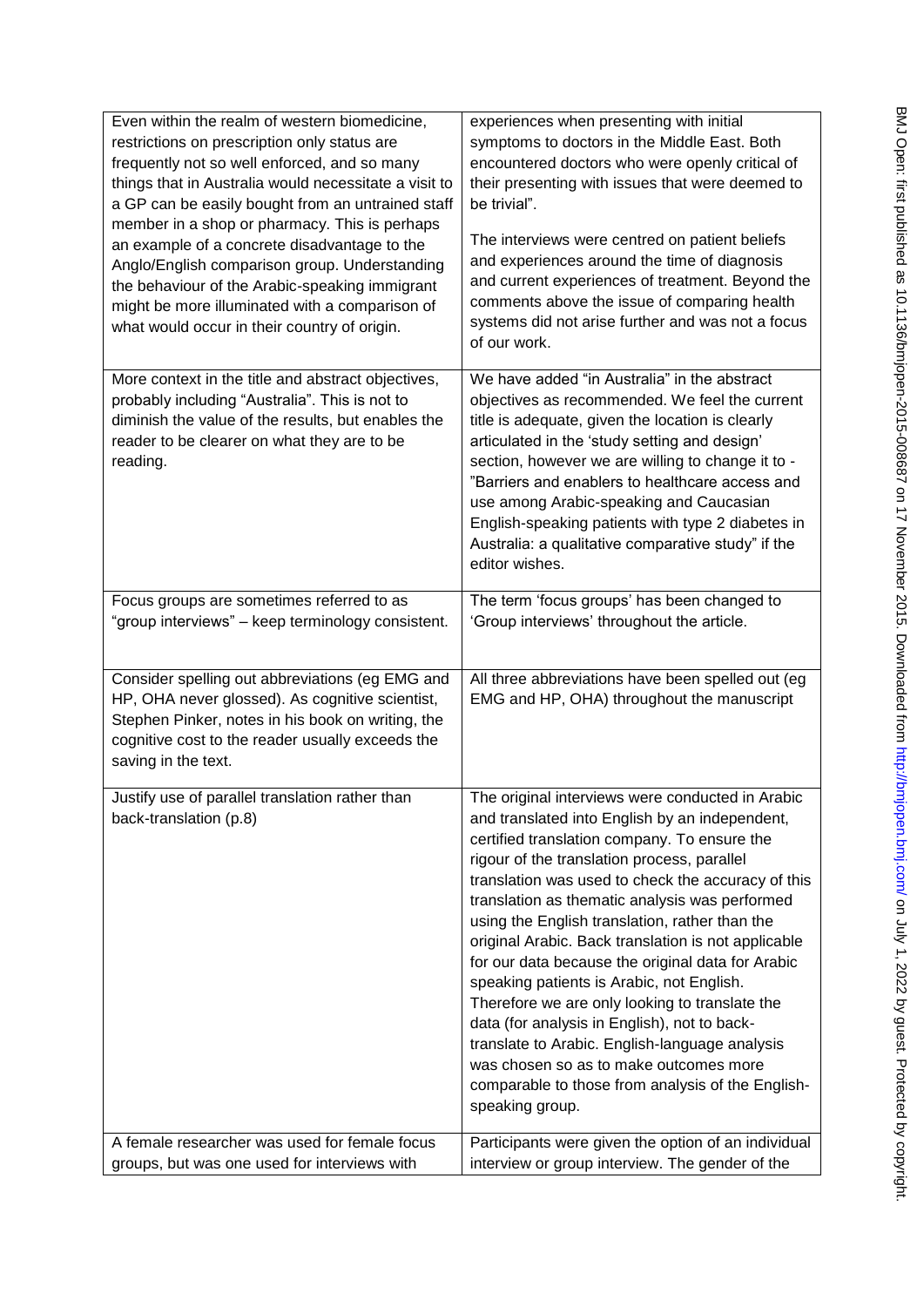| females?                                                                              | interviewer/facilitator was made clear to<br>participants prior to choosing their preferred                                                                                                                                                                                                                                                                                                                                                                                                                                            |
|---------------------------------------------------------------------------------------|----------------------------------------------------------------------------------------------------------------------------------------------------------------------------------------------------------------------------------------------------------------------------------------------------------------------------------------------------------------------------------------------------------------------------------------------------------------------------------------------------------------------------------------|
|                                                                                       | format. Those females who opted for the<br>individual interview were assumed to be happy                                                                                                                                                                                                                                                                                                                                                                                                                                               |
|                                                                                       | for this to be conducted by a male as they could<br>otherwise have opted for a group interview.                                                                                                                                                                                                                                                                                                                                                                                                                                        |
| Explain why focus group size seems mismatched<br>between ethnic groups.               | We are unclear if the reviewer is concerned here<br>with the total number of participants overall in                                                                                                                                                                                                                                                                                                                                                                                                                                   |
|                                                                                       | focus groups, or the average number of<br>participants per individual focus groups. Hopefully<br>the following offers adequate explanation:                                                                                                                                                                                                                                                                                                                                                                                            |
|                                                                                       | Responses from Arabic speaking groups were<br>more heterogeneous and theirs was also the<br>narrative of principal interest. This required a<br>greater degree of investigation with larger<br>numbers of Arabic speaking participants. It was<br>not part of our investigation to determine why<br>more Arabic speakers opted to attend group<br>interviews, but it may indeed reflect some cultural<br>preferences.                                                                                                                  |
|                                                                                       | Group interviews were conducted a time to suit<br>the participants and group size was not a<br>consideration. The two sentences may have been<br>misleading and this has been amended to read:<br>"A total of twenty-eight face-to-face individual<br>semi-structured interviews (14 Arabic-speaking<br>and 14 Caucasian) were conducted and 14 group<br>interviews (8 Arabic-speaking and 6 Caucasian)<br>involving the remaining 72 participants."                                                                                   |
| Expand on the some of the really interesting stuff<br>on religion and diabetes (p.13) | We have expanded on religion and diabetes with<br>the addition of the following on page 13                                                                                                                                                                                                                                                                                                                                                                                                                                             |
|                                                                                       | Having poor health, therefore, was appealing for<br>some. These beliefs appeared to act as a barrier<br>to seeking medical care. Those individuals who<br>adopt fatalistic belief-system appeared to have a<br>strong external locus of control and believed<br>events in their life, including health challenges,<br>were primarily pre-determined by Allah (God) and<br>not necessarily from their own actions or<br>environmental influences. They were therefore<br>less motivated to participate in diabetes self-<br>management. |